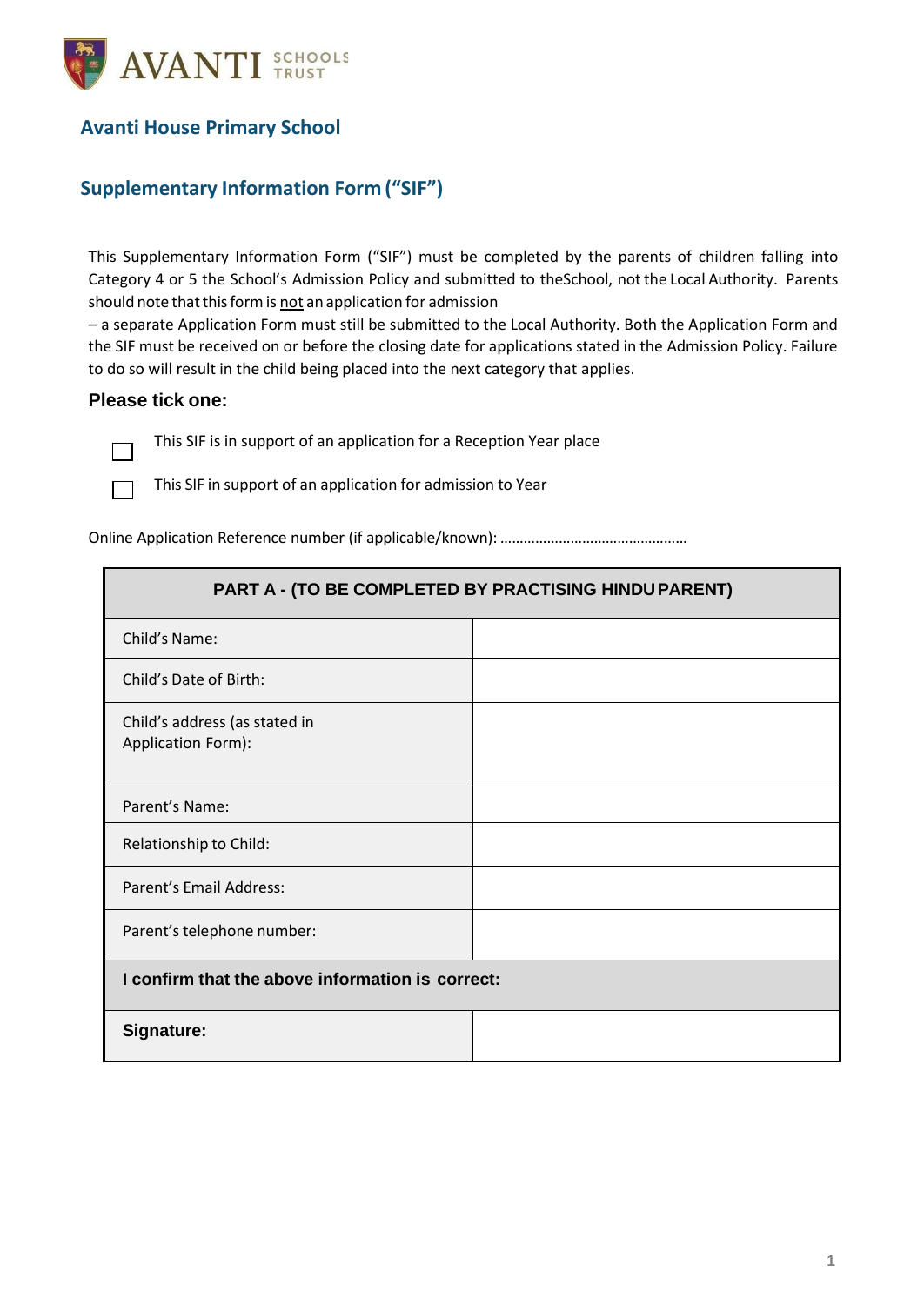

## **PART B - (TO BE COMPLETED BY REPRESENTATIVE OFTEMPLE)**

For the purpose of the School's Admission Policy, "practicing Hindu" means worship at a Hindu temple at least monthly for at least one year at the closing date for applications. An adjustment to this requirement may be made by the temple's representative to take into account difficulties caused by disability or other unavoidable cause which has prevented this level of worship.

| The following two questions must only be answered by an authorised<br>representative (Saurabh Das, Kishori Faldu, or Cyrus Grant) of ISKCON<br><b>Bhaktivedanta</b><br><b>Manor</b><br>Temple,<br>Hilfield Lane, Aldenham, Watford,<br>Hertfordshire, WD25 8EZ (where applicable): |                                                                |                    | <b>Yes</b> | <b>No</b> |  |
|------------------------------------------------------------------------------------------------------------------------------------------------------------------------------------------------------------------------------------------------------------------------------------|----------------------------------------------------------------|--------------------|------------|-----------|--|
| With reference to point 4.1 of the oversubscription criteria contained in the Schools<br>Admission Policy, please confirm whether the above-named child's parent has taken<br>initiation (diksha) with ISKCON                                                                      |                                                                |                    |            |           |  |
| With reference to point 4.2 of the oversubscription criteria contained in the Schools<br>Admission Policy, please confirm whether the above-named child's parent attends<br>Sanga                                                                                                  |                                                                |                    |            |           |  |
| I certify the following (to be completed by temple representatives,<br>includingthose from ISKCON Bhaktivedanta Manor Temple for all<br>applications):                                                                                                                             |                                                                |                    | <b>Yes</b> | <b>No</b> |  |
| With reference to point 5 of the oversubscription criteria contained in the Schools<br>Admission Policy, please confirm whether the above- named child has a practising<br>Hindu parent as defined in the School's AdmissionPolicy (see above)                                     |                                                                |                    |            |           |  |
| The following must be completed by a representative of any other Hindu temple<br>(whereapplicable):                                                                                                                                                                                |                                                                |                    |            |           |  |
| <b>Temple's Name:</b>                                                                                                                                                                                                                                                              |                                                                |                    |            |           |  |
|                                                                                                                                                                                                                                                                                    |                                                                |                    |            |           |  |
| <b>Temple's Address:</b>                                                                                                                                                                                                                                                           |                                                                |                    |            |           |  |
| <b>Temple's Contact Number:</b>                                                                                                                                                                                                                                                    |                                                                |                    |            |           |  |
| <b>Temple's Email Address:</b>                                                                                                                                                                                                                                                     |                                                                |                    |            |           |  |
|                                                                                                                                                                                                                                                                                    | The following must be completed by all temple representatives: |                    |            |           |  |
| Signature:                                                                                                                                                                                                                                                                         |                                                                | <b>Print Name:</b> |            |           |  |